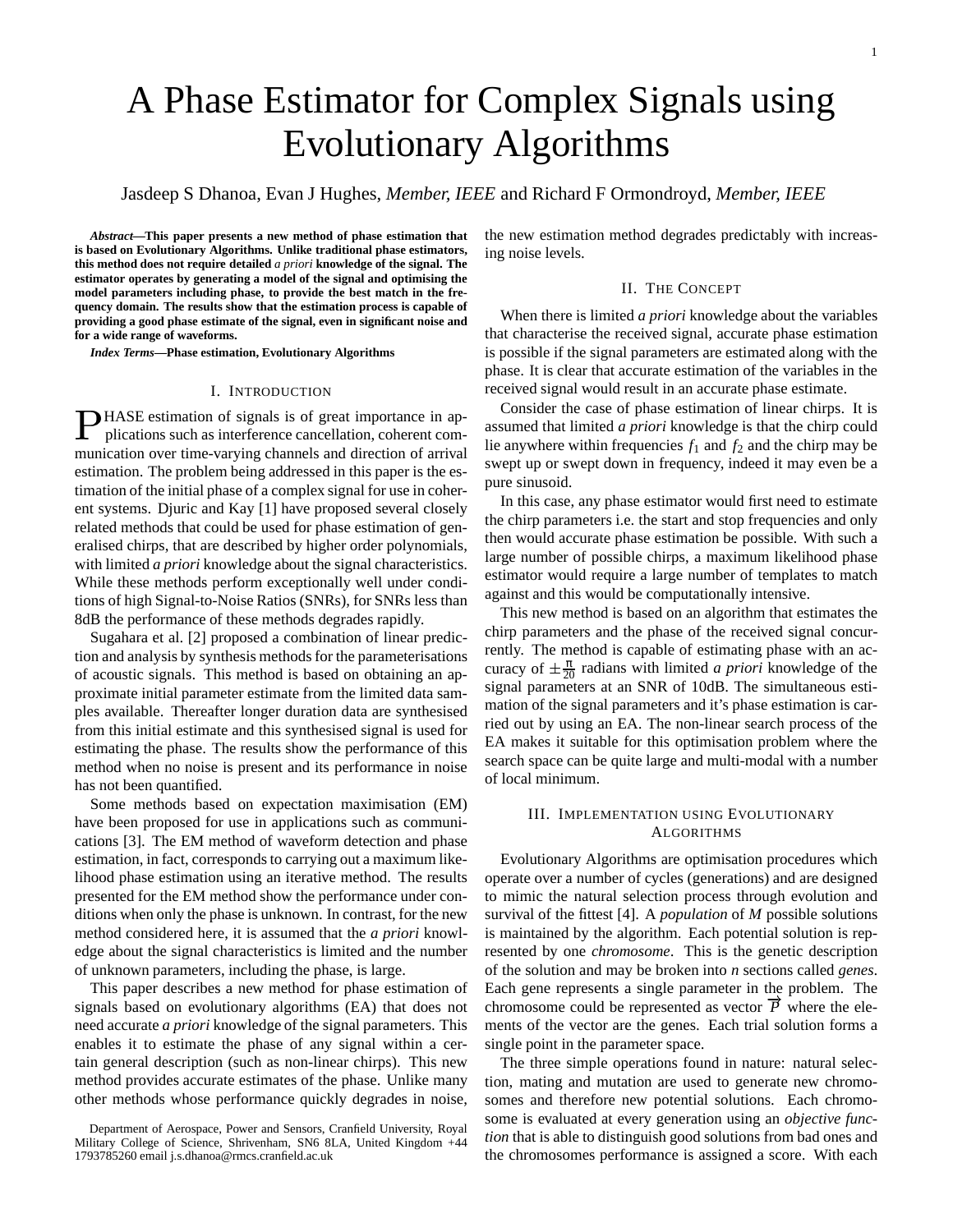new generation, some of the old chromosomes are removed to make room for the new improved offspring. Despite being very simple to code, requiring no directional or derivative information from the objective function and being capable of handling a large number of parameters simultaneously, evolutionary algorithms can achieve excellent results.

While there are various optimisation techniques available within Evolutionary Algorithms, we have found the Differential Evolution algorithm (DE) [5] to be particularly suitable for this application. The convergence properties of the DE algorithm appear to be more consistent than some other Evolutionary Algorithms such as Evolutionary Strategies and Evolutionary Programming [6] when applied to this problem.

#### *A. Differential Evolution*

Differential Evolution is an evolutionary technique that uses mutations that are related to the current spatial distribution of the population. The algorithm generates new chromosomes by adding the weighted difference between two chromosomes to a third chromosome. At each generation, for each member of the parent population, a new chromosome is generated. Elements of this new chromosome are then crossed with the parent chromosome to generate the child chromosome. The child chromosome is evaluated using the objective function and if it has a better objective value than the parent, the child chromosome replaces the parent. The size and direction of the difference between any pair of chromosomes is determined by the overall spread of the current population. Thus the DE algorithm self adapts to the fitness landscape, reducing the size of the mutations automatically as the search converges. In this way, no separate probability distribution has to be used for mutation which makes the scheme completely self-organising.

The trial chromosome  $\vec{P}_t$  may be described as in (1).

$$
\vec{P}_t = F(\vec{P}_a - \vec{P}_b) + \vec{P}_c \tag{1}
$$

Where chromosomes  $\vec{P}_a$ ,  $\vec{P}_b \& \vec{P}_c$  are chosen from the population without replacement and *F* is a scaling factor.

The crossover process is controlled by a crossover parameter *C*. The crossover region begins at a randomly chosen parameter in the chromosome and then a segment of length *L* genes is copied from  $\vec{P}_t$  to the parent chromosome to create the child chromosome. If the segment is longer than the remaining length of the chromosome, the segment is wrapped to the beginning of the chromosome. The length *L* is chosen probabilistically and is given by (2).

$$
P(L \ge v) = (C)^{v-1}, v > 0
$$
 (2)

In general, the scaling parameter *F* and the crossover parameter  $C$  lie in the range  $[0.5, 1]$ . Small values of F mean that the population spread reduces faster and this is more likely to result in the algorithm converging quickly at a local minima. We have found that values of 0.9 for both F and C are suitable for this application. Within the population, each individual chromosome represents a possible solution to the estimation and the gene values within the chromosome are the chirp parameters themselves.

#### *B. Chromosome Structure*

Within the context of the problem of phase estimation of complex signals considered here, the received signal/waveform is characterised by a set of parameters. Each of these parameters correspond to a single gene within a chromosome. Therefore a single chromosome contains a set of genes corresponding to the set of parameters that describe the waveform of interest. For a general case of linear chirps the signal can be described by  $(3) & (4)$ .

$$
x(t) = A\cos(f_c(t) + \phi) \tag{3}
$$

$$
f_c(t) = mt + c \tag{4}
$$

The parameters that are required to completely regenerate the waveform are; *m*, *c* and the phase (φ). Thus the chromosome in this case contains three genes which correspond to these parameters.

| Gene 1   | Gene 2 |                        |
|----------|--------|------------------------|
| One gene |        |                        |
|          |        | <sup>n</sup> hromosome |

Fig. 1. Simplified block diagram of a chromosome structure

Figure 1 shows a schematic representation of such a chromosome. For a more general case of a waveform that is described by *n* parameters, the chromosome will consist of *n* genes.

The waveform that is characterised by each of these chromosomes represents a potential solution to the optimisation problem being considered here. An objective function is used to quantify the best match from within the population of chromosomes on the basis of mean square error, when comparing the total spectrum of the received signal with the locally generated model from the chromosome.

## *C. Objective function*

The fitness of a particular chromosome in the population is based on: (a) regenerating the estimated chirped pulse from the genes, (b) obtaining the spectrum of this signal (*via* the FFT), (c) performing a least squares amplitude fit on both the real and imaginary components of the spectrum of the regenerated signal with the received signal and (d) comparing this amplitude scaled spectrum with the time averaged spectrum that was stored from the samples taken from the received pulse.

By using both the real and imaginary components of the frequency spectrum, it is not only possible to parameterise the parameters of the chirped signal but also to estimate its phase simultaneously.

The chromosome giving the least mean square error is chosen as the best match. The degree of match is quantified by using a mean square criterion given in (5).

$$
E = \frac{\sum_{i=1}^{N} (x_i - y_i)^2}{N}
$$
 (5)

where  $x_i$  and  $y_i$  are the *i*th spectral components of the regenerated and received spectrum respectively, *N* is the total number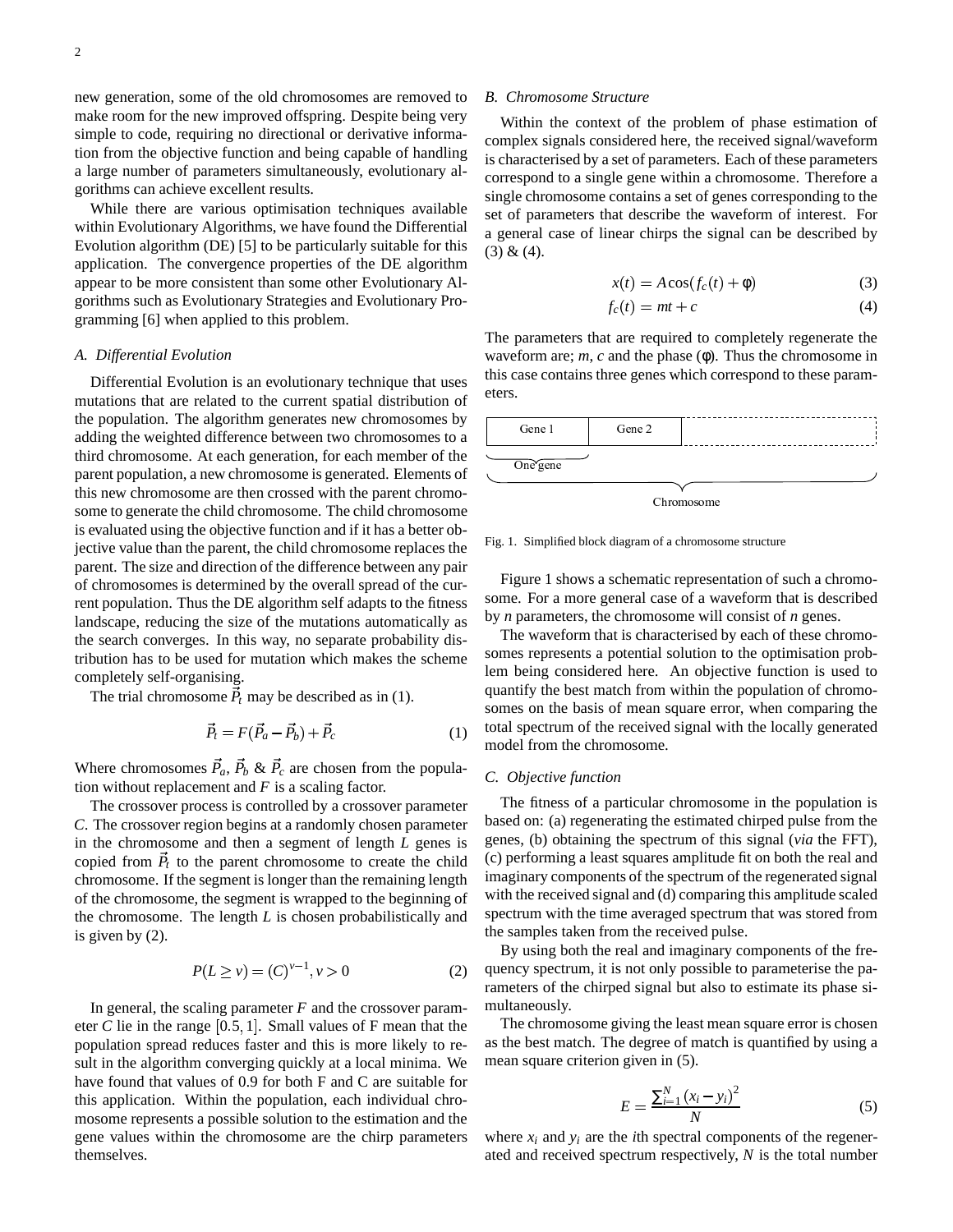of spectral components in the spectrum,  $E$  is the mean square error in the match between the two spectra being compared.

The problem addressed here is highly multi-modal; there are many local minima especially when the noise levels are high. Although optimisation using this EA is a non-linear least mean square process, unlike most least mean square methods it is not a gradient based optimiser. Consequently, although gradient based methods might converge to a local minima, the EA is much less likely to do so.

## IV. ALGORITHM STRUCTURE FOR AN EVOLUTIONARY ALGORITHM BASED PHASE ESTIMATOR



Fig. 2. Schematic block diagram of the algorithm for phase estimation and signal parameterisation

Figure 2 shows the schematic representation of the algorithm for phase estimation using Differential Evolution. The DE algorithm begins by generating an initial population of 350 random chromosomes with  $F = 0.9$ ,  $C = 0.9$ , and the algorithm is run to convergence, which is generally less than 150 generations. For each generation, the DE algorithm evaluates each chromosome to find the best fit using a least mean square error approach. The chromosome giving the least mean square error is selected as the best fit and the others are arranged on the basis of ascending mean square error and from these a new population is generated. This new population retains some of the best chromosomes from the old population and chromosomes that would result in a poor solution are replaced with the new ones.

As can be seen, in addition to estimating the phase, the algorithm also parameterises the received pulse. Though the other signal parameters, like amplitude and it's time-frequency variations, are not being exploited in this paper, they may be of importance in applications such as spectral analysis.

#### V. RESULTS

The results show the performance of the new method for different types of signal under varying SNRs. Each type of signal has different *a priori* knowledge.

The first case represents a non-linear chirp that may be found in acoustic signals. Many of the signal parameters are unknown and there is limited *a priori* knowledge.

The second case is a linear chirp applied to a high frequency electromagnetic wave. Here the original chirp parameters are known, however these parameters have changed due to an unknown Doppler shift.

#### A. Case I: Signal parameters unknown

For this set of results, it is assumed that the only *a priori* knowledge about the signal is that it is potentially a non-linear chirp that lies within frequencies  $f_a = 200Hz$  and  $f_b = 300Hz$ and with reference to  $(3)$ , it's time-frequency variation can be represented by the general equation:

$$
f_c(t) = ct^2 + bt + a \tag{6}
$$

For the purpose of convenience, the coefficients  $c, b, a$  may be expressed as in (7).

$$
c = f_2 - f_1 - s
$$
  
\n
$$
b = s
$$
  
\n
$$
a = f_1
$$
\n(7)

where  $f_1$  and  $f_2$  are the start and stop frequencies that lie somewhere within a wider frequency band  $f_a$  and  $f_b$  and, s is a parameter of non-linearity. This means that the search space involves four variables, three of which characterise the timefrequency variation of the signal and the fourth variable is the phase of the non-linear chirp,  $\phi$ .



Fig. 3. Plot of the time-frequency variation of the test signal

To quantify the performance of the new method, a non-linear chirp test signal was generated. The time-frequency plot of the test signal is shown in Fig.3.

Figure 4 shows a section of the test signal at a SNR of 10dB, sampled at 1000 samples/s and Fig.5 shows it's corresponding spectrum.

Figure 6 shows the histogram of the errors in the estimate of the initial phase of this signal, in degrees, for 500 runs at an SNR of 10dB. The mean of the error is -0.488 degrees and the standard deviation is 3.520 degrees.

The test was then repeated at an SNR of -5dB, and the results are shown in Fig.7. This signal was also sampled at 1000 samples/s. Figure 8 shows it's corresponding spectrum.

Figure 9 shows the histogram of the errors in the phase estimation for 500 runs at a SNR of -5dB. The mean of the error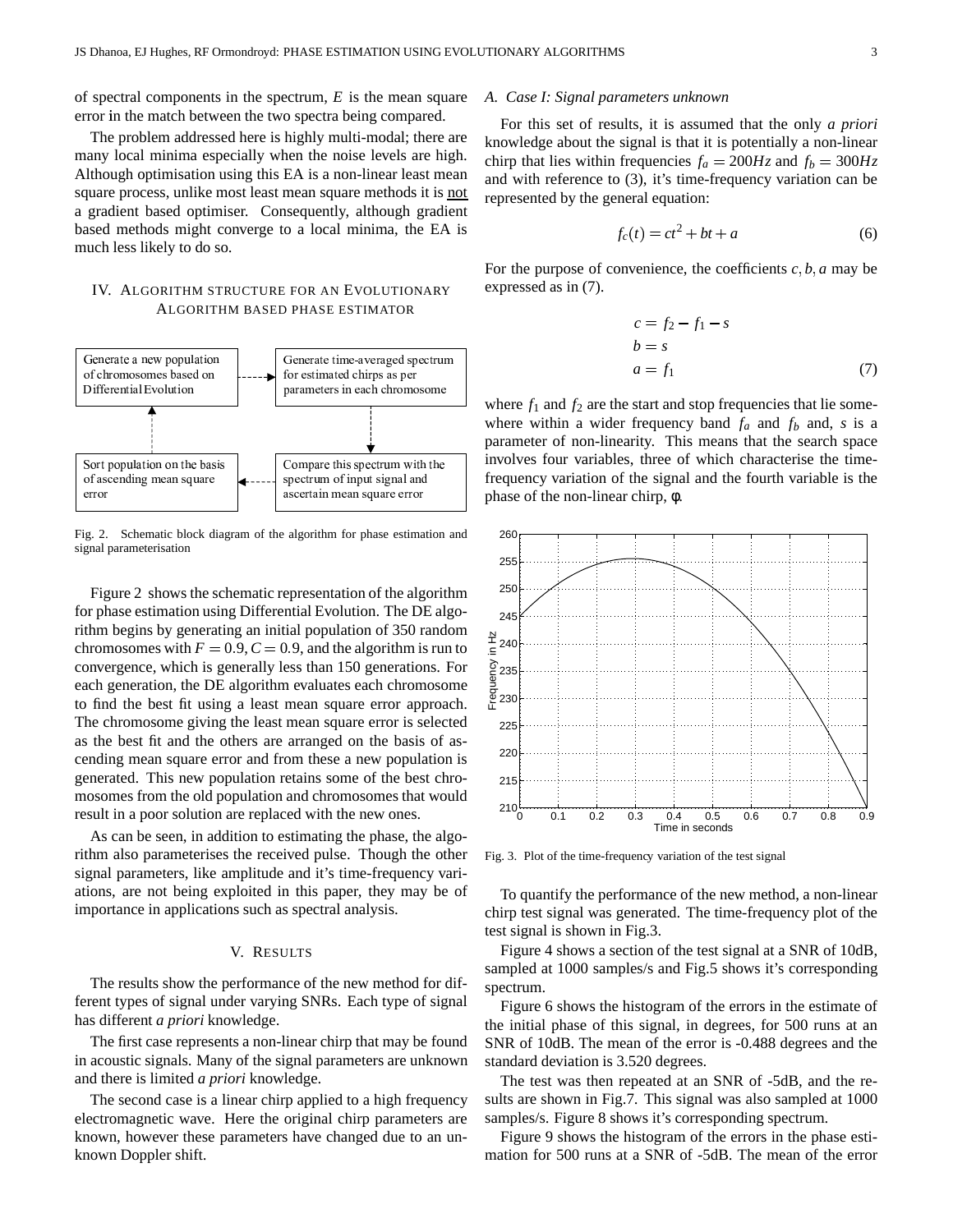

Fig. 4. Plot of the time-frequency variation of the test signal at SNR=10dB



Fig. 5. Spectrum of the signal at SNR= 10dB



Fig. 6. Histogram showing the errors in phase estimate at SNR= 10dB



Fig. 7. Plot of the time-frequency variation of the test signal at SNR=-5dB



Fig. 8. Spectrum of the signal at SNR= -5dB



Fig. 9. Histogram showing the errors in phase estimate at SNR= -5dB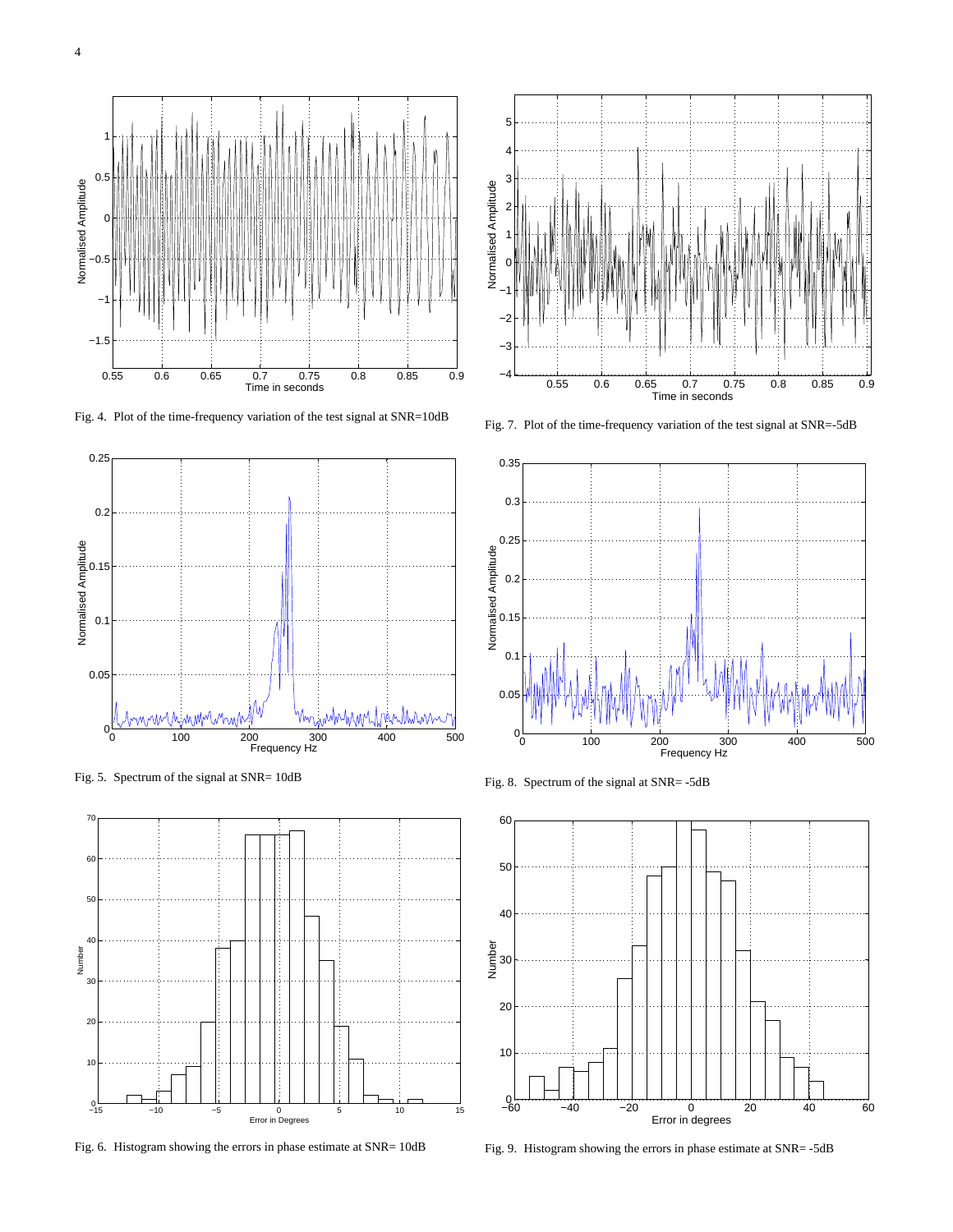is -0.813 degrees and the standard deviation is 17.866 degrees. Note the difference in the  $x$  axis scales of Fig. 6 and Fig. 9.

These results show that even with very limited *a priori* knowledge about the signal parameters, the new method is able to estimate the initial phase of the signal despite the high levels of noise. It is also clear that the accuracy of the estimation improves with increasing SNR, as would be expected.

#### *B. Case II: Signal parameters known a priori*

For this case we consider an application where there is *a priori* knowledge that the received signal is a linearly chirped pulse of known bandwidth, however, there is an unknown Doppler shift of the signal due to platform motion. For this case, it would be essential to estimate the Doppler shifted frequency so as to obtain an accurate phase estimate.

| TABLE I                              |                  |  |  |
|--------------------------------------|------------------|--|--|
| LINEAR CHIRP PAR AMETERS             |                  |  |  |
|                                      |                  |  |  |
| Transmitted frequency                | 35GHz            |  |  |
| Pulse duration                       | $10\mu s$        |  |  |
| Chirp bandwidth                      | 15MHz            |  |  |
| SNR of received pulse                | $-9dB$ to $21dB$ |  |  |
| Range of expected Doppler velocities | $+6$ Mach        |  |  |

Table I shows the chirp parameters of the transmitted signal that are known *a priori*. Although there is uncertainty in the frequency of the received chirp due to the unknown Doppler shift that it may have undergone, by knowing that it is a linear chirp and that its bandwidth is restricted, the search domain is reduced.



Fig. 10. Spectrum of test signal 2 at SNR= 21dB

Figure 10 shows the spectrum of the test signal at a SNR of 21dB, sampled at 30MHz. Figure 11 shows a histogram of the errors in the phase estimate at a SNR of 21dB for 1000 runs



Fig. 11. Histogram showing error in phase measurement at SNR= 21dB

with an unknown Doppler shift. The mean of the error is -0.028 degrees and the standard deviation is 0.457 degrees.

A maximum likelihood phase estimator would require a large number of templates to estimate the phase of the signal with an accuracy of  $\pm 1^\circ$  for every possible Doppler shift.



Fig. 12. Spectrum of test signal 2 at SNR= -9dB

Figure 12 shows the spectrum of the test signal at a SNR of -9dB, sampled at 30MHz. Figure 13 shows a histogram of the errors in the phase estimate at this SNR, also for for 1000 runs with an unknown Doppler shift. The mean of the error is - 0.05 degrees and the standard deviation is 14.36 degrees. Again, please note the difference in the *x* axis scales of Fig. 11 & 12.

The performance of this new method was also tested at various other SNRs. Figure 14 shows the standard deviation in the errors of the phase estimate for varying SNRs over 1000 runs. The two lines depict the performance of the new method under different lengths of data. The plot shows the standard deviation of errors in degrees for the case when the duration of the signal is 10*µ*s and 20*µ*s.